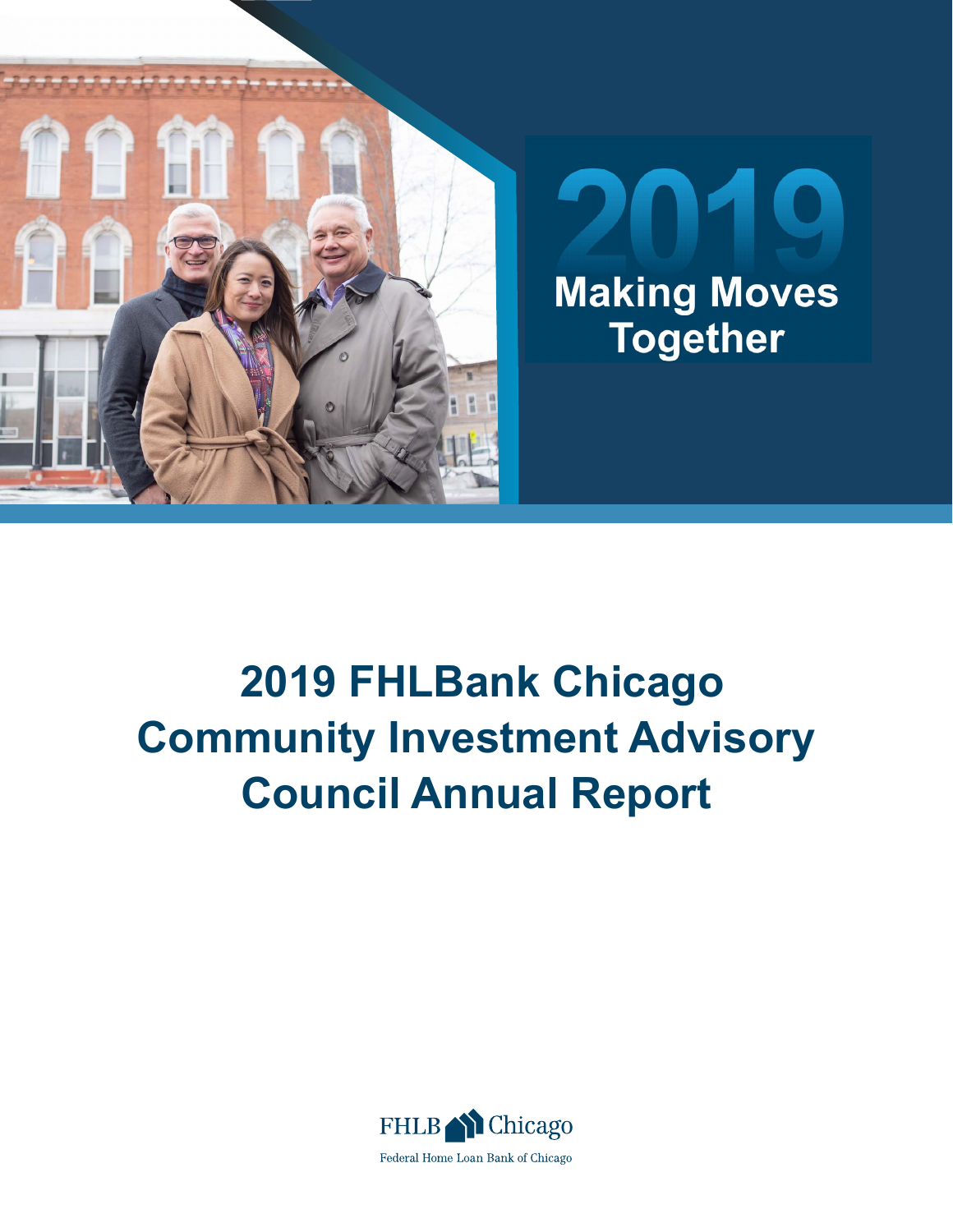

### **Reflections from the Advisory Council Leadership**

2019 has been a year of transition for the Community Investment Advisory Council. Many seasoned members completed their term on the council, and others arrived, bringing new energy and points of view. We (Jackie and David) began our first year as chair and vice chair, respectively, and the opportunity to lead this group of accomplished professionals has been both thrilling and humbling. The diversity and breadth of knowledge, experience, and expertise they bring to the council from their work in communities across our district enriches the insights we contribute to the FHLBank Chicago's Community Investment programs.

#### **Reflections from the Advisory Council Leadership**

In June, we were pleased to meet once again with the full FHLBank Chicago Board of Directors, and for the first time this meeting took place outside of Chicago, in Milwaukee. The change of venue presented an opportunity for the group to tour the Gerald L. Ignace Indian Health Center, a nonprofit community clinic (and 2018 Community First Award recipient) that provides access to comprehensive healthcare at low or no cost to vulnerable and underserved populations in the greater Milwaukee area. Representatives from Impact Seven, a nonprofit community development financial institution (and Community First Fund partner) that financed the health center's recent expansion, were on hand to provide an overview of the work they're doing throughout Wisconsin. For both our council and the Board of Directors, this was a chance to see firsthand how the Bank's Community Investment programs, collaborations, and funding partnerships are meeting the needs of communities in our district.

We recently returned from this year's Federal Home Loan Bank Affordable Housing Advisory Council Leadership Meeting in Washington, DC, where we were able to meet with our counterparts and staff from FHLBanks across the country. It was exciting to hear how other FHLBanks and their partners are addressing affordable housing needs in their districts, and to learn from their approaches to shared challenges. For example, we were inspired and enlightened by FHLBank members' presentations on the important intersections between housing and medical needs, and on efforts to achieve greater diversity and inclusion by reaching out to underrepresented students before they've settled on a career path.

#### **Looking Forward to AHP Modernization**

Since last November, when the Federal Housing Finance Agency released its final rule updating the FHLBanks' Affordable Housing Program (AHP) regulation, FHLBank Chicago staff have been planning the implementation of required changes to the program, some of which may be put into place as early as this year. Because a major focus of the Community Investment Advisory Council is to provide guidance on how the AHP affects the organizations and communities it serves, we will be working closely with Bank staff throughout 2020 as they manage this transition. We're eager to see how these long-awaited reforms will shape the AHP, making it more flexible and responsive to local needs within our district.

In service,

#### **Jackie L. Newman** *Community Investment Advisory Council Chair, Executive Director, Springfield Housing Authority*

#### **David Porterfield**

*Community Investment Advisory Council Vice Chair, Director of Real Estate Development, Movin' Out, Inc.*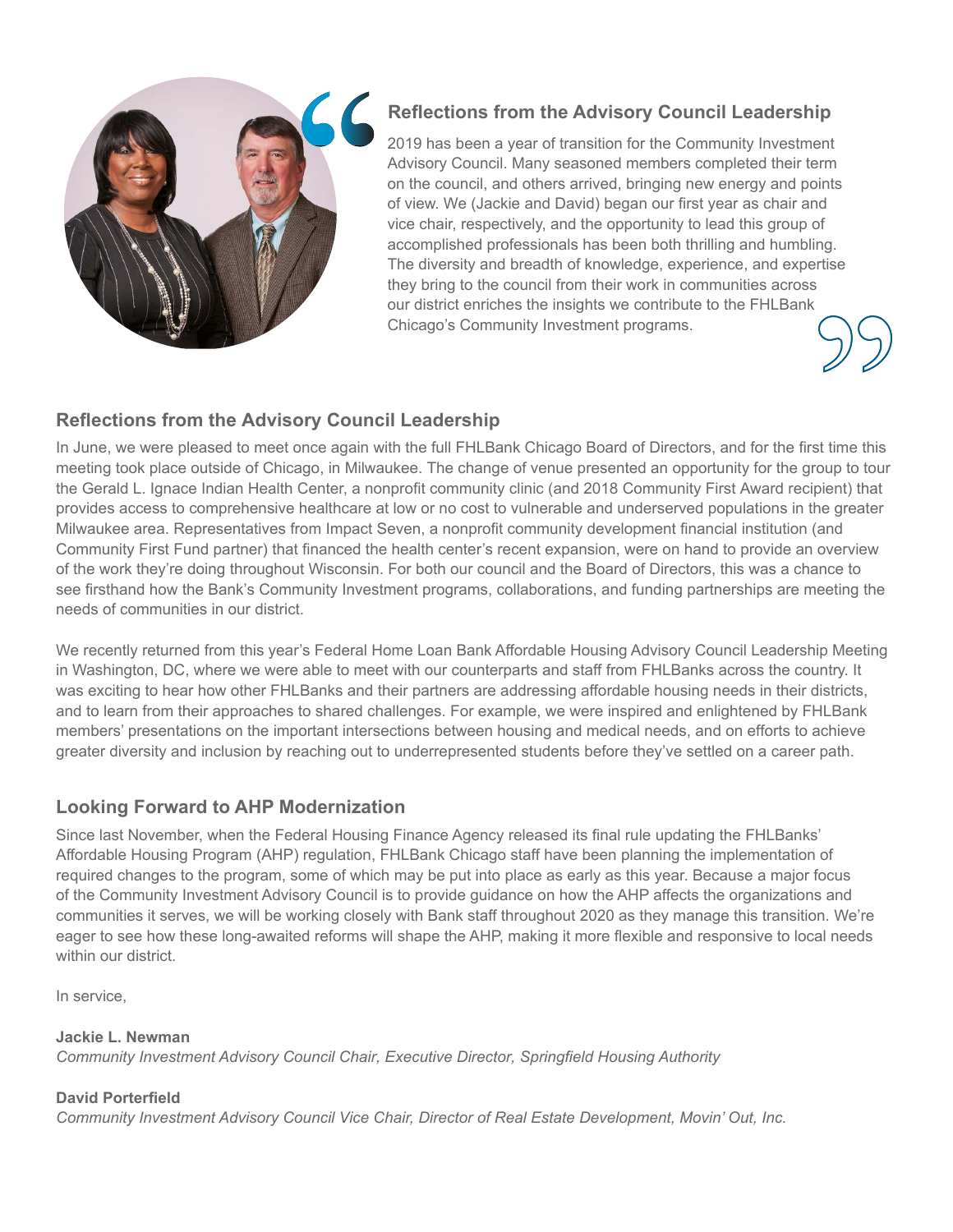#### **Weathering the Storm Together**

In 2019, FHLBank Chicago's Community First® Disaster Relief Program provided \$265,000 in grants to support reconstruction efforts in Wisconsin and Illinois counties affected by severe storms, tornadoes, straight-line winds, and flooding. One of these communities, the small town of Elcho, was devastated by violent storms that blew a 15- by 20 mile path through Wisconsin's North Woods in July. Thousands of trees and hundreds of buildings were damaged, and residents were without power for several days. Antigo-based CoVantage Credit Union was unable to open its Elcho branch due to the outage, but its staff still went to work—assisting the local fire department with more than 320 hours of volunteer time conducting welfare checks, clearing debris, delivering water, and serving food, as well as an additional 100 hours of staff time assisting members with grant applications.



Soon, the credit union was also working on a special reduced-rate loan program for members recovering from the damage. In addition, through the Community First Disaster Relief Program, CoVantage was able to expand its storm relief efforts by distributing grant funds to individuals and small business owners. "In the wake of the storms, our community was struggling financially and emotionally," said Charlie Zanayed, President and CEO, CoVantage Credit Union. "The Disaster Relief Program was a way we could provide assistance to those who had damage, debris, and replacement costs, many of whom were lowincome families or local businesses."

Through the Community First Disaster Relief Program, our member institutions distribute grants to eligible households and businesses within FEMA-declared disaster areas in our district. Since the creation of the program in November 2013, we have distributed over \$1.6 million in disaster relief grants across Illinois and Wisconsin.

"The Community First Disaster Relief Program does many things," said Zanayed. "For some, it allows safe access to their homes; for others, it funds repairs so their business can fully function. This program allows people and families to take a much-needed step toward financial security in the wake of a disaster." **Charlie Zanayed**, *President and CEO, CoVantage Credit Union*

#### **Cultivating Community with Chicago Latinos**

We can better serve communities across our district if we deepen our understanding of their cultures, perspectives, and needs. That's why, over three days in November 2019, our Board of Directors and FHLBank Chicago team members explored the Latino experience in Chicago by visiting the Puerto Rican Cultural Center, the National Museum of Puerto Rican Arts and Culture, and the National Museum of Mexican Art. We heard from local policy experts, affordable housing developers, and Latino business leaders. And we walked through some of the neighborhoods that Latino Chicagoans call home.

**[View our video](https://vimeo.com/396016921)** to learn more about this event, and about how our community investment programs are helping to preserve affordable housing in one of these areas. The Pilsen neighborhood is home to Casa del Sol, a 54-unit singleroom occupancy building recently acquired by The Resurrection Project, a nonprofit dedicated to revitalizing this traditionally immigrant-friendly area. With support from Community Investment Corporation (CIC)—a Chicago-based community development financial institution member of FHLBank Chicago, Community First® Fund partner, and active user of the Community Housing Advance product— and through an awarded competitive AHP grant, The Resurrection Project is ensuring that residents can remain in their homes as Pilsen housing costs rise.



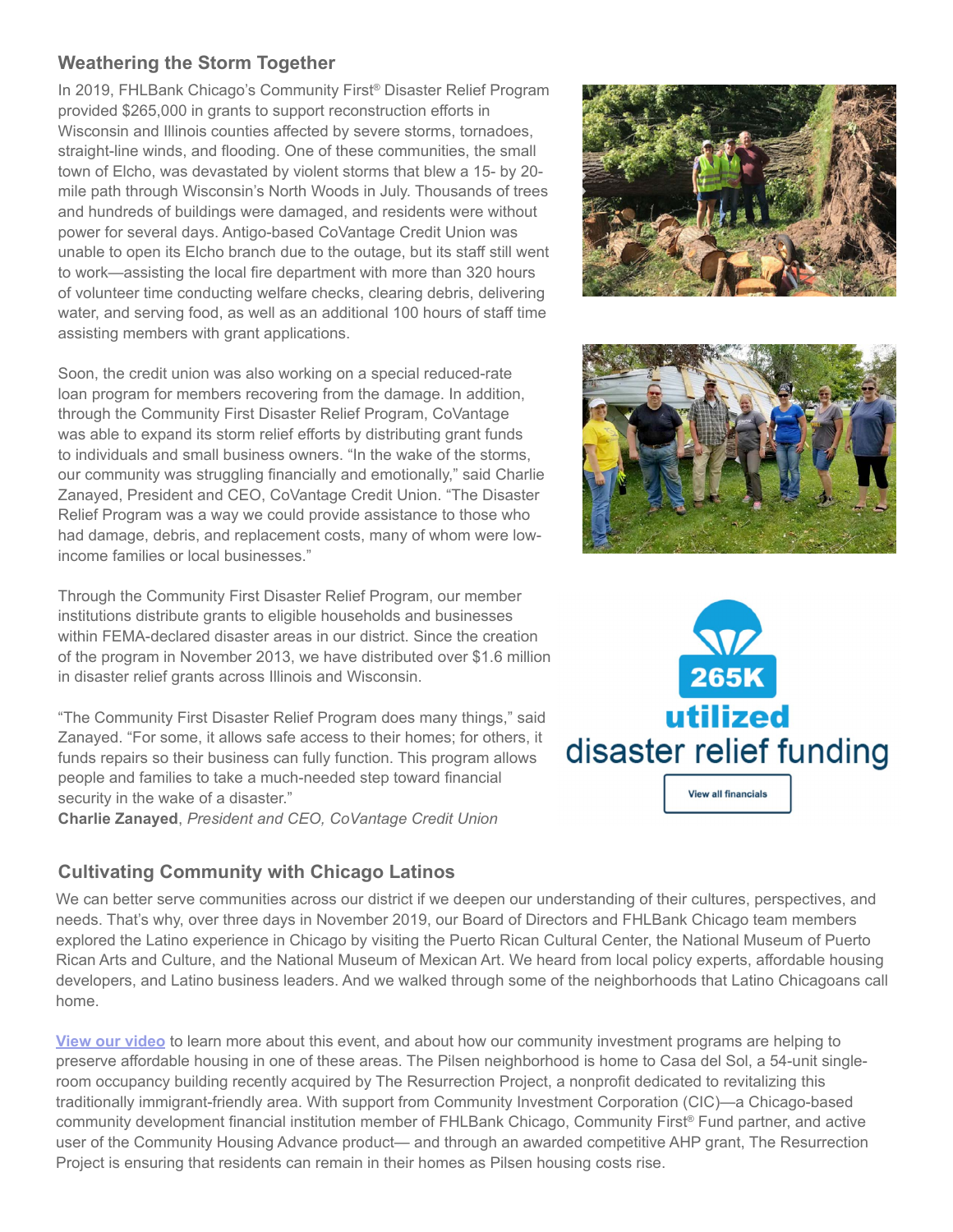#### **Funding Tomorrow's Local Economies**

Access to affordable credit can make all the difference to a small business, and the First Bank of Baldwin sees support for local entrepreneurs as part of its commitment to strengthening the communities it serves in St. Croix County, Wisconsin. Through FHLBank Chicago's Community Small Business Advance, First Bank of Baldwin is able to give its small business customers—such as a local hotel, a grocery store, and a farm—access to the credit they need, at competitive rates.

"Our bank has used the Community Small Business Advance to reach out to area businesses and offer them credit at a reduced market rate," said Shane Bauer, CEO, First Bank of Baldwin. "This has allowed these businesses to become more established in a challenging environment, to grow with less financial burden, and to become stronger community contributors and partners." **Shane Bauer**, *CEO, First Bank of Baldwin*

Introduced in July 2018, FHLBank Chicago's Community Small Business Advance allows our members to support their local economies by offering initial 0% financing to small-business customers in income-eligible communities in Illinois and Wisconsin. At year-end 2019, FHLBank Chicago members had \$18 million in community small business advances outstanding.

The Community Small Business Advance is just one of many advance product solutions available to meet our members' funding and liquidity needs, and to help local lenders like First Bank of Baldwin pass along competitive funding advantages to their communities. "FHLBank Chicago has developed and deployed innovative products that enable community banks to be stronger financial partners to meet the credit needs of customers," Bauer added. "What is most rewarding is the satisfaction of calling a customer to advise them that we can refinance their loan, reduce their current rate, or offer them below-market pricing or extended maturity dates—it is this feeling that underscores the value of community banking."

#### **Helping Homebuyers Own Their Future**

As home prices continue to rise across the U.S., first-time homebuyers face an uphill climb to save for a down payment. The complexities of homeownership can be overwhelming, and many potential homebuyers find themselves not knowing where to turn. That's when organizations like Summit Credit Union—headquartered in Cottage Grove, Wisconsin—step in to help community member's financial dreams become a reality.

"Before, during, and after the home-buying process, we provide guidance, education, and one-on-one coaching to empower our members to own their financial life," said Don Lickel, Chief Lending Officer, Summit Credit Union. "And what bigger financial dream is there, than purchasing a home?" **Don Lickel**, *Chief Lending Officer, Summit Credit Union*

Through its partnership with FHLBank Chicago, Summit Credit Union offers the DPP and Downpayment Plus Advantage® (DPP Advantage®) Programs to help prospective buyers get into their first home sooner. DPP and DPP Advantage provide FHLBank Chicago members easy-to-access down payment and closing cost assistance to help their income-eligible customers achieve homeownership.

"Our goal is for our homebuyers to become more than just successful homeowners," said Lickel. "And FHLBank Chicago plays a big part in these homeowners' long-term financial success." In 2019, Summit Credit Union and FHLBank Chicago provided 34 DPP and 16 DPP Advantage grants to first-time homebuyers.





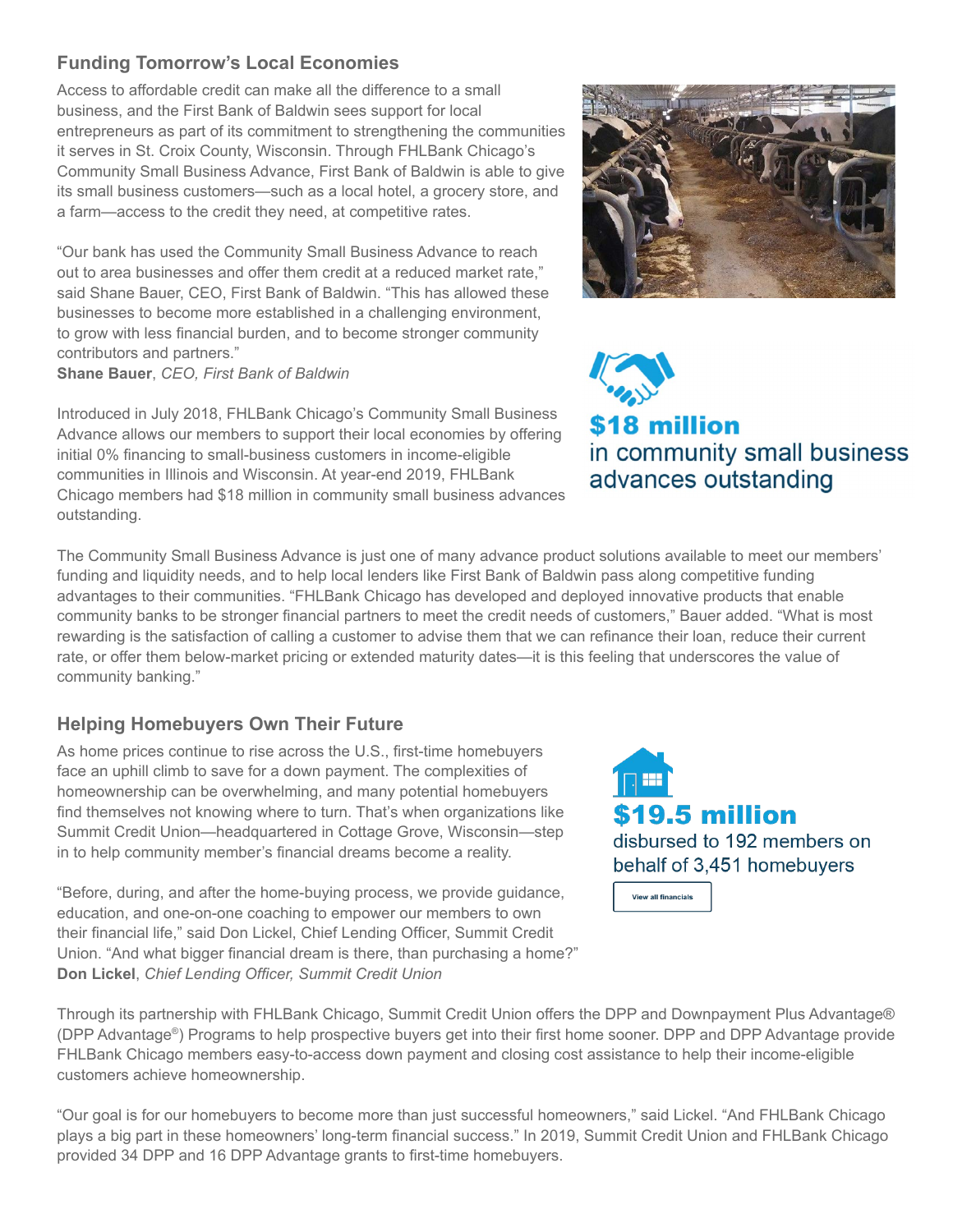## **2019 Community Investment Performance Summary**

The Federal Home Loan Bank of Chicago (FHLBank Chicago) provides financing and direct funding tools that support the affordable housing and local community lending initiatives of our members. By using our products individually or in combination, FHLBank Chicago members and their community partners can create economically competitive solutions that contribute to the quality of life in the communities they serve.

| <b>Programs</b>                               |                    |               |                          | Cumulative                          |
|-----------------------------------------------|--------------------|---------------|--------------------------|-------------------------------------|
|                                               | 2019 Beneficiaries | 2019 Dollars  | Since 1989 Beneficiaries | Since 1989 Dollars<br>(\$ millions) |
|                                               |                    | (originated)  |                          | (originated)                        |
| <b>Community Lending</b>                      |                    |               |                          |                                     |
| <b>Community Development Advance</b>          | 4(t)               | \$105,473,278 | 986(t)                   | \$2,707                             |
| <b>Community Housing Advance</b>              | $4,844$ (u)        | \$507,336,281 | 132,898 (u)              | \$8,968                             |
| <b>Community Small Business Advance</b>       | 25(t)              | \$13,679,604  | 40 $(t)$                 | \$18                                |
| Mixed-Use Projects                            | 0(t)               |               | 42 $(t)$                 | \$113                               |
| Subtotal Community Lending                    |                    | \$626,489,163 |                          | \$11,806                            |
| <b>Grant Programs</b>                         |                    |               |                          |                                     |
| Competitive Affordable Housing Program (AHP)* | $2,671$ (u)        | \$27,699,775  | 84,262 (u)               | \$484                               |
| Downpayment Plus® (DPP®) Program              | $3,377$ (u)        | \$19,100,264  | 38,577 (u)               | \$205                               |
| Downpayment Plus Advantage® (DPP Advantage®)  | 74 (u)             | \$443,956     | $1,357$ (u)              | \$8                                 |
| <b>Subtotal Grant Programs</b>                | $6,122$ (u)        | \$47,243,995  | 124,196 (u)              | \$697                               |
| <b>Total Program Financing</b>                |                    | \$673,733,157 |                          | \$12,503                            |

(t) transactions (u) housing units \*Awarded



| COMMUNICATION AWAIUS (I)                            | J4V.VVV   |     | טטכ, <i>ו</i> טכע |
|-----------------------------------------------------|-----------|-----|-------------------|
| Community First <sup>®</sup> Capacity-Building* (i) | \$258,660 |     | \$760,964         |
| Community First® Disaster Relief (i)                | \$265,000 | 327 | \$1,631,167       |
| Community First <sup>®</sup> Fund (ii)              |           |     | \$45,750,000      |
|                                                     |           |     |                   |

(i) beneficiaries are grants (ii) beneficiaries are partners \*Awarded

Copyright © 2020. Federal Home Loan Bank of Chicago. All rights reserved. "Downpayment Plus," "DPP," "Downpayment Plus Advantage," "DPP Advantage," and "Community First" are registered trademarks of the Federal Home Loan Bank of Chicago. Certain information included only speaks as of the particular date(s) included, and may have become out of date. We undertake no obligation and disclaim any duty to update any information.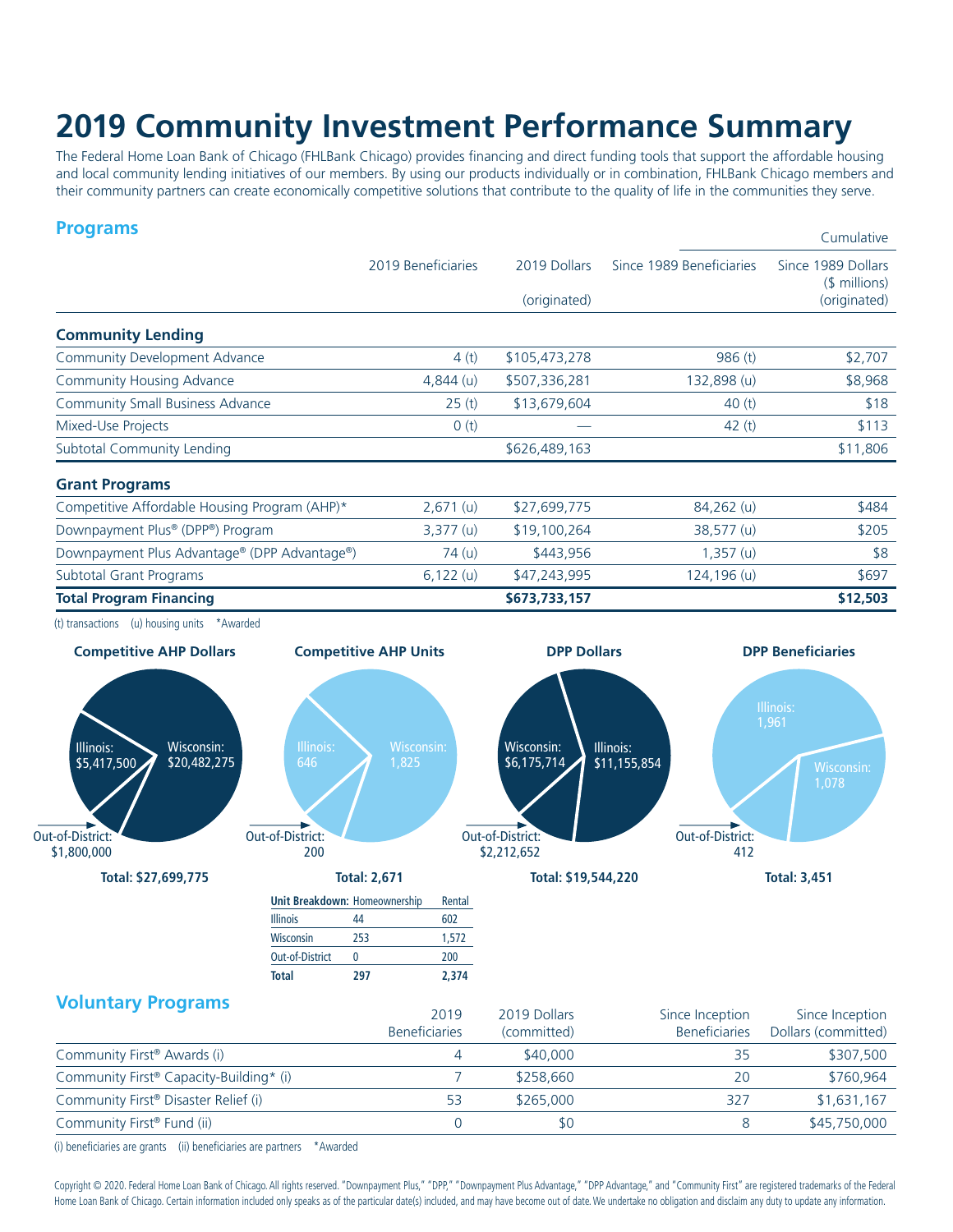#### **Community Investment Advisory Council**